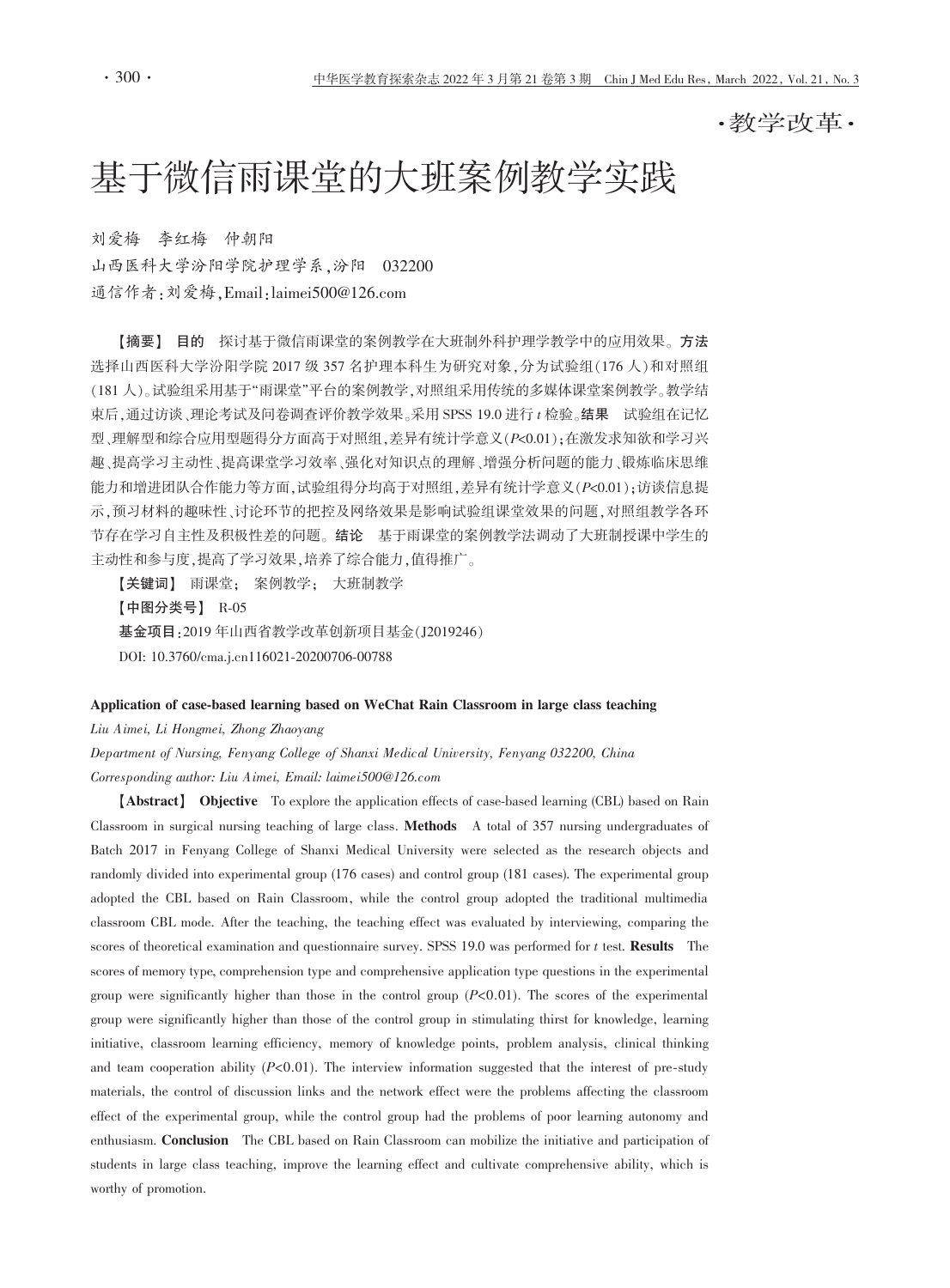[Key words] Rain Classroom; Case-based learning; Large class teaching

Fund program: 2019 Shanxi Provincial Teaching Reform and Innovation Program Foundation  $(12019246)$ 

DOI: 10.3760/cma.j.cn116021-20200706-00788

我国高等教育改革对护理人才培养提出的理念 是护理能力本位教育,即培养学生自主学习能力、分 析解决问题的能力和临床思维叫。国内外诸多报道 表明案例教学能够提高学生的学习自主性及积极 性,有利于将课堂所学知识转化为临床技能,提高临 床思维[2-3]。在护理教学中,案例教学发挥着极大的教 学优势14-51:但是,目前案例教学多采用小班制教学, 而许多高校护理专业招生规模大,仍以大班制教学 为主。案例教学若要在一个大班以传统的模式完成 的话就存在一些问题,比如授课耗时耗力、学生主动 学习的积极性不高、讨论流于形式、对学生的个体活 动监督困难等吗。清华大学"学堂在线"推出了"雨课 堂"这一款免费的智慧教学软件。它借助PowerPoint 和微信,实现了教师与学生在课上、课中和课下各个 环节的互动、实时全过程的教学评价<sup>8-9</sup>。本课题组 尝试将微信"雨课堂"(简称"雨课堂")引进案例大 班制教学中,旨在解决传统案例大班制教学存在的 问题。

#### 1 对象与方法

### 1.1 研究对象

选取山西医科大学汾阳学院统招四年制 2017 级 357 名护理本科生为研究对象,按班分为两个教 学组。试验组 176人,其中男 11人、女 165人,年龄 (20.4±0.6)岁,上一学年成绩(75.68±4.33)分;对照 组 181 人,其中男 10 人、女 171 人,年龄(20.7 ± 0.1) 岁,上一学年成绩(77.31±2.89)分。两组学生在年 龄、性别、学习成绩等一般资料方面,差异无统计学 意义(P>0.05),具有可比性。

# 1.2 研究方法

#### 1.2.1 案例编制

案例的编写由课题组 8 名教师(2 名教授、3 名 副教授、3名讲师)完成。案例素材来源于临床真实 的护理病历记录,访问优秀的医学网站(如丁香园、 医脉通、医学教育网、中华医学会官网、中健网-外 科疾病、外科-放心医苑等网络资源)。收集与本研 究目的相关的外科护理综合案例,进行分析和整理, 形成贴合临床实际工作的外科护理综合案例的初步 资料。根据课程教学大纲和教学目标,结合学情分 析,编写案例。本次研究共编写3个案例——胸部 损伤病人的护理、急性肠梗阻病人的护理、上尿路结 石病人的护理。案例信息按照病情发展变化和临床 护理过程分层次展开,每个案例包含至少2幕动态 的情境,每一幕提出符合护士角色的评判性思维问 题。案例质量的评价标准由本课题组参考相关文献、 咨询专家形成,共8个条目,每个条目以"是"和"否" 作评价,各计"1"和"0"分。总分8分,总分≤4分为 质量差.5~6分为质量一般.总分≥7分为高质量。本 研究所用病例经4名同行专家匿名评价,总分≥7 分为高质量。

## 1.2.2 教学方法

试验组在外科护理学教学中采用基于"雨课堂" 的案例教学,对照组采用传统的课堂多媒体案例教 学。两组均以人民卫生出版社《外科护理学》(第6 版)胸心外科、普外科、泌尿外科疾病护理为教学内 容:共3个教学案例.每个案例占用2个理论学时 (90 min): 两组每个疾病的讲解及案例的组织实施 均由同一名教师承担。

### 1.2.3 教学实施

以胸部损伤病人的护理这一节案例教学为例, 共有3幕动态情境,有3幕动态的问题:①病人入院 后,应该动态观察哪些病情变化指标?各个指标的 临床意义是什么?如果有,作为护士的你第一时间 该作何处理?②病人术后应警惕哪些并发症的发生? 这些并发症有什么预警信号?该如何预防?③病人准 备出院,但是情绪低落,作为护士的你该做哪些护理 工作? 教学实施过程如下。

#### 1.2.3.1 对照组教学

上课前,进行分组,每组10人,自主选出一名组 长,承担组织协调工作。课前1周下发案例材料、预 习课件、拓展的网络学习资料、与预习内容相关的网 站链接、教学大纲.要求学生回顾胸部相关的解剖和 生理知识,预习肋骨骨折和血气胸相关内容,查找 资料,思考案例提出的问题。课堂中,先利用5 min 演示案例。随后各小组由组长引导讨论案例中提 出的问题。要求组内学生都发言,发言内容可以是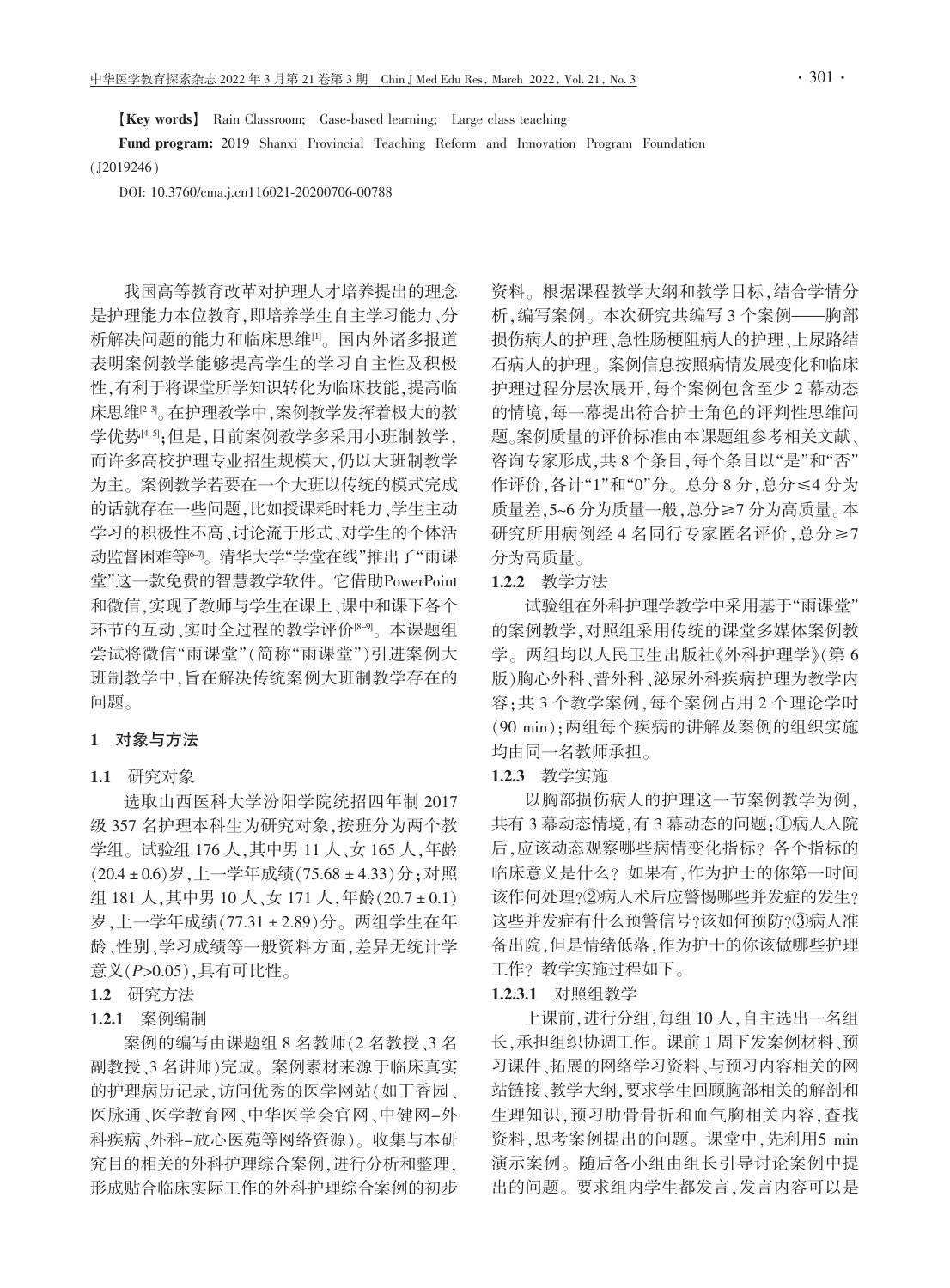提出质疑、补充或完善,逐步形成组内的观点。讨论 阶段用时 40 min。最后每组派 1 名学生发言, 表达 本组对案例问题的观点以及存在的疑惑,用时 20 min。接下来,教师针对各小组存在的问题进行 分析、讲解和总结,用时 25 min。课后以 PPT 为载体 发送给学生10 道自测题,巩固本节课案例所涉及知 识。课程结束后进行自评、组员互评和教师对各小 组的评价。

## 1.2.3.2 试验组教学

①课前。教师电脑端下载安装"雨课堂"教学软 件,制作案例教学 PPT:根据"雨课堂"功能插入讨论 题、随堂测试题、课后试卷:手机微信端关注"雨课 堂"公众号,注册账号;建立外科护理学课程,建立试 验班级;登录账号,创建课程暗号或二维码,发布给 学生。学生微信关注"雨课堂",扫描二维码或输入 课程暗号加入班级,完善学号、姓名等相关信息。教 师微信端班内新建小组,按每组10人系统随机分 组,选出1名组长。教师课前1周发布预习课件、案 例课件、拓展的网络学习资料、与预习内容相关的网 站链接、教学大纲及学习任务。各小组组长组织预 习和讨论,讨论的问题主要针对预习过程中不懂的 问题。各小组将讨论的结果和问题留言至"雨课堂" 讨论区。教师利用"雨课堂"了解讨论情况,并针对 留言,给予针对性的解答。预习完成后,教师编写10 道针对本节课需掌握的重要知识点的习题发布至 "雨课堂",要求学生课前完成。教师可以通过微信 端及时掌握学生的自学情况,如观看视频时长、浏览 课件页数、答题数量及对错等,并对答题情况进行分 析,为课中重难点的讲解做好准备。②课中。教师开 启"雨课堂"授课,学生扫码加入课堂。首先教师针 对课前预习 PPT 课件中反馈"不懂"的知识点及测 试题答题情况中反映出来的"难点"或"易混淆"的知 识点,进行讲解。过程中学生可以利用"弹幕"实时 互动,用时约 20 min。接下来教师随机抽取每个小 组 1 名成员汇报案例问题的答案,边汇报边集体讨 论。学生可以通过弹幕发表观点,对于有争议的地 方,利用"投票"功能或"随机点名"功能及时了解学 生的想法。这使得学生的注意力集中在了讨论的问 题上,调动了课堂气氛,教师也能全面掌控课堂局面 和节奏。最终在教师的引导下讨论出最佳答案。本环 节用时约 50 min。最后,教师利用雨课堂"在线答 题"功能发布 10 道针对本节"重点"和"难点"的习 题,学生抢答。为了激励学生积极性,教师利用"课堂 红包"功能,对效率高的学生给予奖励。教师通过后 台答题数据进行分析,了解本节课的掌握情况,对本 节课进行当场点评、梳理和总结。此过程用时约 20 min。③课后。教师将课堂反思和总结以报告的形 式发布给学生。学生随时了解总结信息,进一步提 出反馈信息,与教师互动,在师生不断地互动过程中 达到对知识的巩固。教师也通过分析、整理、反馈信 息,优化后续教学(图1)。



图 1 基于"雨课堂"的案例教学授课框架

#### 1.2.4 教学评价

### 1.2.4.1 访谈

课程结束后,两组随机选取各 15 名学生进行访 谈,以便了解暴露的问题。访谈者由课题组邀请非 授课教师担任。根据受访者意愿,记录访谈内容。访 谈提纲由课题组设计并请2名专家修改形成。提纲 主要围绕以下 3 个问题:1自由谈谈您对这种教学 方法的感受?②您认为这种教学方法存在哪些问题? 3您对这种教学方法有哪些意见或建议?最后,对 访谈结果总结归纳,形成对本教学方法的优点、缺点 和建议的评价。

## 1.2.4.2 理论考试

心胸外科疾病病人护理和普外科疾病病人的护 理这两章节内容讲授结束后1周,对这两章节知识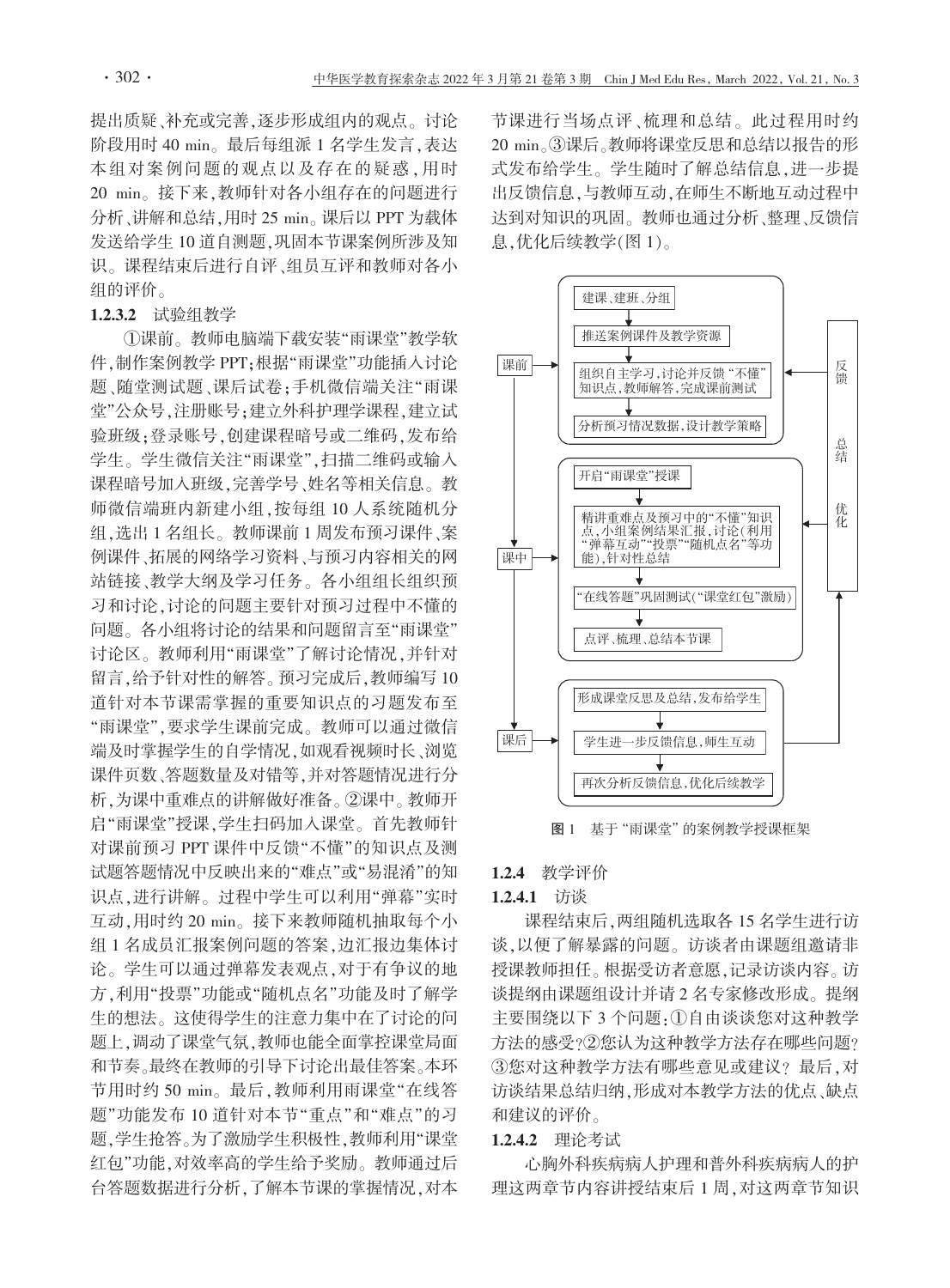点进行理论考试。满分70分,其中记忆型题10分、 理解型题 20分、综合应用型题 40分。闭卷形式考 试,两组学生同套试题同时测试。

# 1.2.4.3 问卷调杳

课题组自行设计问卷,了解两组学生对教学效 果的反馈。问卷包括7个条目:激发求知欲和学习 兴趣、促进学习主动性、提高课堂学习效率、强化 对知识点的理解、增强分析问题的能力、锻炼临床 思维能力、增进团队合作能力。采用 Likert 5 级评分 法赋值,"1分"~"5分"分别对应"很不同意"~"非常 同意"。总分为7~35分.分值越高.表明学生对该教 学方法满意度越高。问卷的 Cronbach's α 系数为  $0.867$ 

## 1.3 统计学方法

采用 Colaizzi 7 步分析法对访谈资料进行分 析。采用 SPSS 19.0 软件对数据进行分析。计量资料 用(均数±标准差)表示,采用独立样本 t 检验,检 验水准  $α=0.05$ 。

## 2 结果

2.1 两组学生访谈结果比较

通过对访谈资料信息的分析和归纳,提示试验 组预习材料的趣味性、讨论环节的把控及网络效果 是课堂突出的问题:对照组突出的问题是教学各环 节学习自主性和积极性差(表1)。

| 表 1 | 两组学生访谈结果比较 |
|-----|------------|
|     |            |

| 组别  | 存在的问题           | 建议            |
|-----|-----------------|---------------|
| 试验组 | 1.预习的教学资源趣味性稍有欠 | 1.加强课前环节的准备   |
|     | 缺,预习内容的难度较大     | 工作            |
|     | 2.课堂讨论气氛有时太活跃,导 | 2. 课堂讨论环节中, 实 |
|     | 致部分学生跑题         | 时进行正确引导,避免    |
|     | 3.网络有时不畅,影响课中参与 | 偏题            |
|     | 效果              | 3.保证校园网络的畅通.  |
| 对照组 | 1.课前自主学习主动性差    | 加强各个环节的监管     |
|     | 2.课中讨论及互动环节积极性  |               |
|     | 差,有部分学生开小差      |               |
|     | 3.课后作业完成的主动性差,有 |               |
|     | 问题不能与教师及时沟通     |               |

2.2 两组学生阶段性考核各型题目得分比较

在记忆型、理解型和综合应用型题方面,试验组 得分均高于对照组,差异有统计学意义(表2)。

表 2 两组学生阶段性考核各型题目得分比较[(x ± s), 分]

| 组别          | 记忆型          | 理解型          | 综合应用型            |
|-------------|--------------|--------------|------------------|
| 试验组 (n=176) | $879 + 0.23$ | $1723 + 033$ | $3572 + 108$     |
| 对照组 (n=181) | $813 + 0.54$ | $1529 + 047$ | $30.14 \pm 0.37$ |
| $t/t$ '信    | 15.10        | 45.24        | 64 94            |
| P值          | < 0.001      | $\leq 0.001$ | $<$ 0.001        |

2.3 两组学生对教学效果的评价比较

在激发求知欲和学习兴趣、提高学习主动性、提 高课堂学习效率、强化对知识点的理解、增强分析问 题的能力、锻炼临床思维能力、增进团队合作能力等 方面,试验组得分均高于对照组,差异有统计学意义  $(\bar{\mathbb{R}}3)$ 。

# 3 讨论

3.1 基于"雨课堂"的案例教学在大班制外科护理 教学中能顺利开展

目前,我国大部分高校采用传统的大班制课堂 教学,而案例教学的引进虽然对于提高学生的临床 思维等能力起到一定的作用,但以小班制的形式开 展效果更好吗。本研究中对照组学生访谈结果也显 示,以大班制的形式组织案例教学,因学生人数多, 问题也多:师资和时间紧,难以实现及时互动,还出 现了不能有效控制课堂等问题。而试验组借助"雨 课堂"平台进行大班制的案例教学,克服了大班教学 过程中在互动和监管方面存在的诸多问题。结果显 示,试验组在激发求知欲和学习兴趣、提高学习主动 性、提高课堂学习效率、强化对知识点的理解、增强 分析问题的能力、锻炼临床思维能力、增进团队合作 能力等方面,试验组得分均高于对照组。可能是因 为"雨课堂"平台的许多教学功能符合信息化时代交 流的特点,为学生喜闻乐见,能够积极主动地参与到 教学中来,达到教学相长的目的[1]。

本研究在预习阶段,试验组教师通过"雨课堂"

表 3 两组学生对教学效果的评价比较[(x ± s), 分]

| 组别          | 激发求知欲和          | 提高学习            | 提高课堂            | 强化对知识点的         | 增强分析            | 锻炼临床            | 增讲团队            |
|-------------|-----------------|-----------------|-----------------|-----------------|-----------------|-----------------|-----------------|
|             | 学习兴趣            | 主动性             | 学习效率            | 理解              | 问题的能力           | 思维能力            | 合作能力            |
| 试验组 (n=176) | $4.15 \pm 0.11$ | $3.82 + 0.39$   | $4.32 + 0.11$   | $4.17 \pm 0.35$ | $4.09 \pm 0.26$ | $4.19 \pm 0.31$ | $4.30 \pm 0.13$ |
| 对照组 (n=181) | $3.76 \pm 0.43$ | $3.03 \pm 0.21$ | $3.35 \pm 0.17$ | $3.73 \pm 0.18$ | $3.62 \pm 0.30$ | $3.34 \pm 0.26$ | $3.77 \pm 0.19$ |
| $t/t$ '值    | 11.81           | 23.73           | 64.18           | 14.87           | 15.83           | 28.03           | 30.83           |
| $P$ 值       | < 0.001         | < 0.001         | < 0.001         | < 0.001         | < 0.001         | < 0.001         | < 0.001         |